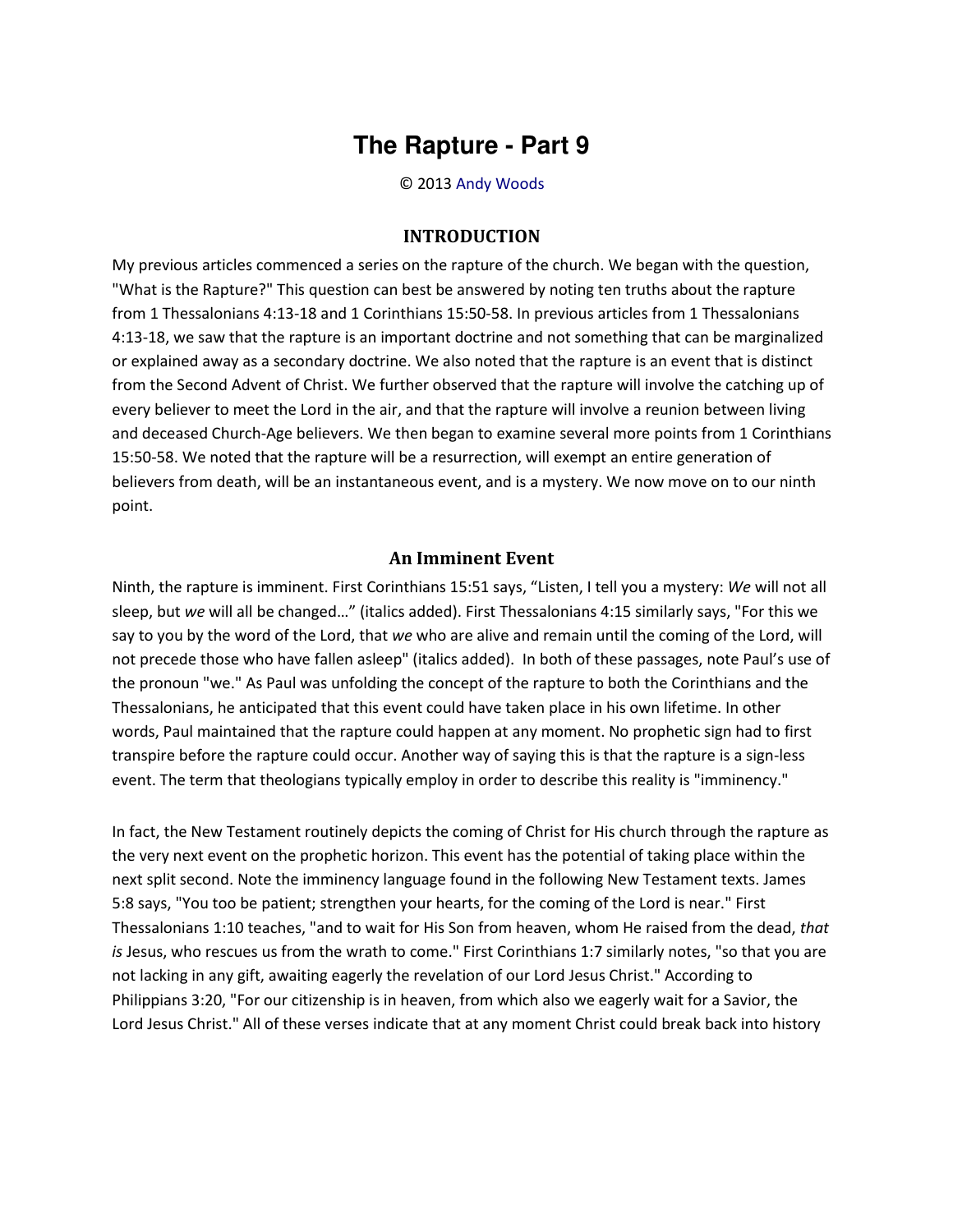to rescue His church form God's coming wrath. Consequently, the church is to live in eager expectation of the any-moment return of the Lord.

Interestingly, the New Testament never exhorts the church to eagerly await any other prophetic sign such as the Antichrist's treaty with Israel or the rebuilding of the tribulation temple. We are not to be looking for the Antichrist. Rather, we are to be looking for Jesus Christ! While it is true that both the Old and New Testament alike do describe key eschatological events such as the coming Antichrist, the peace treaty between the Antichrist and Israel, and the tribulation temple (Dan. 9:27; 1 Thess. 5:3; 2 Thess. 2:1-12; Rev. 13), we are never exhorted to make these things our focus or immediate expectation. On the contrary, the New Testament is clear that we should be focused upon and eagerly awaiting the soon-return of our Savior.

While there are a plethora of signs that first must transpire before Christ can return at the end of the seven-year tribulation period, there are no signs that must occur before the rapture of the church can take place. Yet, the emergence of various signs in our world that are obviously setting the stage for the coming tribulation period alert us to the reality that the rapture cannot be far away. The following holiday analogy is often used to explain this interplay. When we observe people putting up Christmas trees and hanging Christmas lights, department stores putting up replicas of Santa Claus, and radio stations playing Christmas music, we know that the Christmas holiday is fast approaching. These are all signs setting the stage for the celebration of Christmas. However, if these signs begin to occur early enough in November, then we also know that Thanksgiving is approaching even faster since Thanksgiving precedes Christmas on the calendar. Similarly, there are significant signs in our world setting the stage for the coming tribulation period. Such signs include the regathering of the Jews into the land of Israel in unbelief, the trend amongst our political leaders toward a one-world government, the advent of microchip technology, etc... While these signs alert us to the soon approaching tribulation period, they also indirectly inform us that the rapture is coming even faster since (as will be defended in subsequent articles) the rapture must precede the tribulation period. In other words, just as the signs of Christmas alert us to the rapidly approaching Thanksgiving holiday, the signs of the coming Tribulation similarly alert us to the rapidly approaching rapture.

We often hear the misguided proposition that those who are the most heavenly minded are the least earthly good. In actuality, the opposite is true. The doctrine of imminency provides a natural stimulus for holy living in daily life. If we are honest with ourselves, our work habit changes when our boss tells us that he will be back in two weeks versus him telling us that he could poke his head into our office at any moment to ascertain our progress. In the same way, we naturally live differently upon understanding that Christ could return for us at any moment. When I was younger, I lived at my parents house. They would often go away for the weekend and put me in charge of the house. Because they usually told me that they would be back Sunday night, I frequently let the house fall apart on Friday and Saturday. On Sunday morning, however, I started putting the house in proper order. Why? I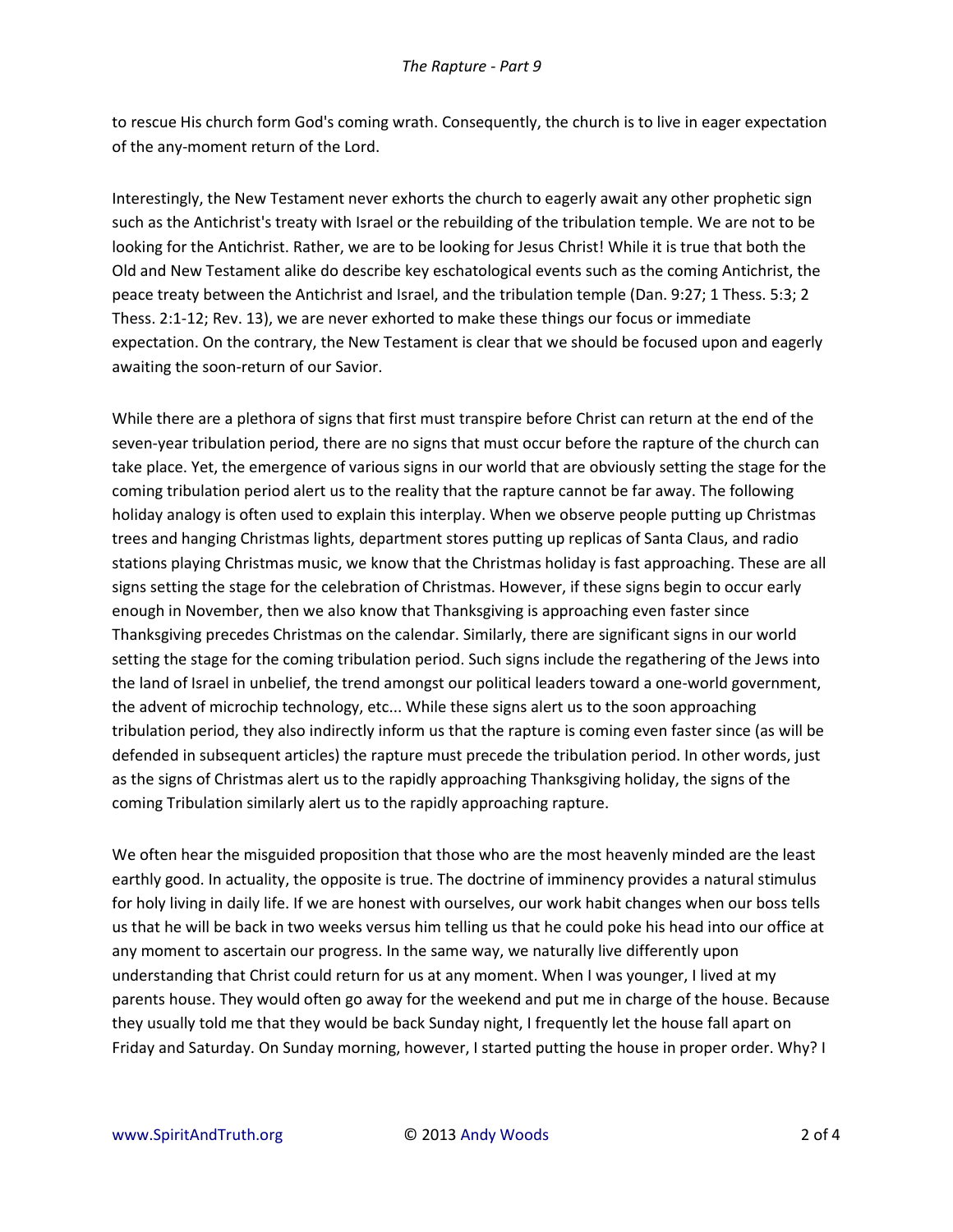did not want my parents to return and find things in a neglected condition. Why did I wait until Sunday? I knew that because they would not be back on Friday or Saturday, I could "slack off" during that time. If they had instead told me that they could return anytime between Friday and Sunday, I would have kept the house in the best possible shape all weekend long.

Similarly, when we study imminency and recognize that Jesus could return at any moment to either give or not give us rewards, based upon how we spent our lives in Christ (2 Cor. 5:10), we are given a tremendous incentive to live right because we do not want Him to return and find us in an embarrassing spiritual condition (1 John 2:28). Thus, 1 John 3:2-3 indicates that everyone who has the hope of Christ's any moment coming purifies himself. Similarly, many of the New Testament scriptural exhortations for daily living are linked to the doctrine of Christ's imminent appearing. For example, James 5:8 says, "You too be patient; strengthen your hearts, for the coming of the Lord is near." Notice that the any-moment return of the Lord is what gives us an incentive to be patient and stand firm. There are several other practical exhortations for daily living connected to Christ's imminent return found throughout the Bible, such as an encouragement to faithfulness in church leadership (2 Tim. 4:1- 2), gentleness (Philip. 4:5) and self-control (1 Pet. 1:13). Sadly, many Christians fail to see how the study of the any-moment return of Christ could positively impact their daily lives. In short, if the doctrine of imminency is ignored, a strong stimulus for holy living is removed.

Not only does the doctrine of imminency create a desire to live holy lives, but it also provides a powerful incentive for evangelistic activity and fervor. If we come to the realization that Christ could return at any moment for His own and then the world will experience seven horrific years of divine judgment, then we will have a strong desire to reach out to the unsaved with the gospel. Why? We would not want unsaved family members, friends, neighbors, and co-workers to be left behind and thus experience that horrific time period. Instead, we would long to see them escape by coming to faith in Christ. Thus, understanding imminency can provide a powerful motivator for evangelism.

Church historians tell us that the two greatest evangelism periods in the history of the church were the church's first two centuries and from the nineteenth century onward. What do both time periods have in common? During both eras, the church adhered to a literal interpretation of prophecy. Once church leaders moved away from a literal interpretation of prophecy in the third century, the fires of evangelism quickly died out. As prophecy was allegorized, symbolized, and spiritualized away during this period, the potent effect of the any-moment return of Christ on the believer and evangelism was diminished. The spark of evangelism was not reignited until a literal interpretation of Scripture was recovered during the Reformation and later applied to the whole subject of biblical eschatology.<sup>1</sup> Injuring the study of prophecy in general and the doctrine of imminency in particular simultaneously injures the cause of evangelism. Because of the impetus that the doctrine of imminency has on the

 $\overline{\phantom{0}}$ 

<sup>&</sup>lt;sup>1</sup> Grant Jeffrey, *Apocalypse: The Coming Judgment of the Nations* (Toronto, Ontario: Frontier, 1992), 19-20.; Tim LaHaye, *Understanding Bible Prophecy for Yourself* (Eugne, OR: Harvest House, 2001), 18-19.